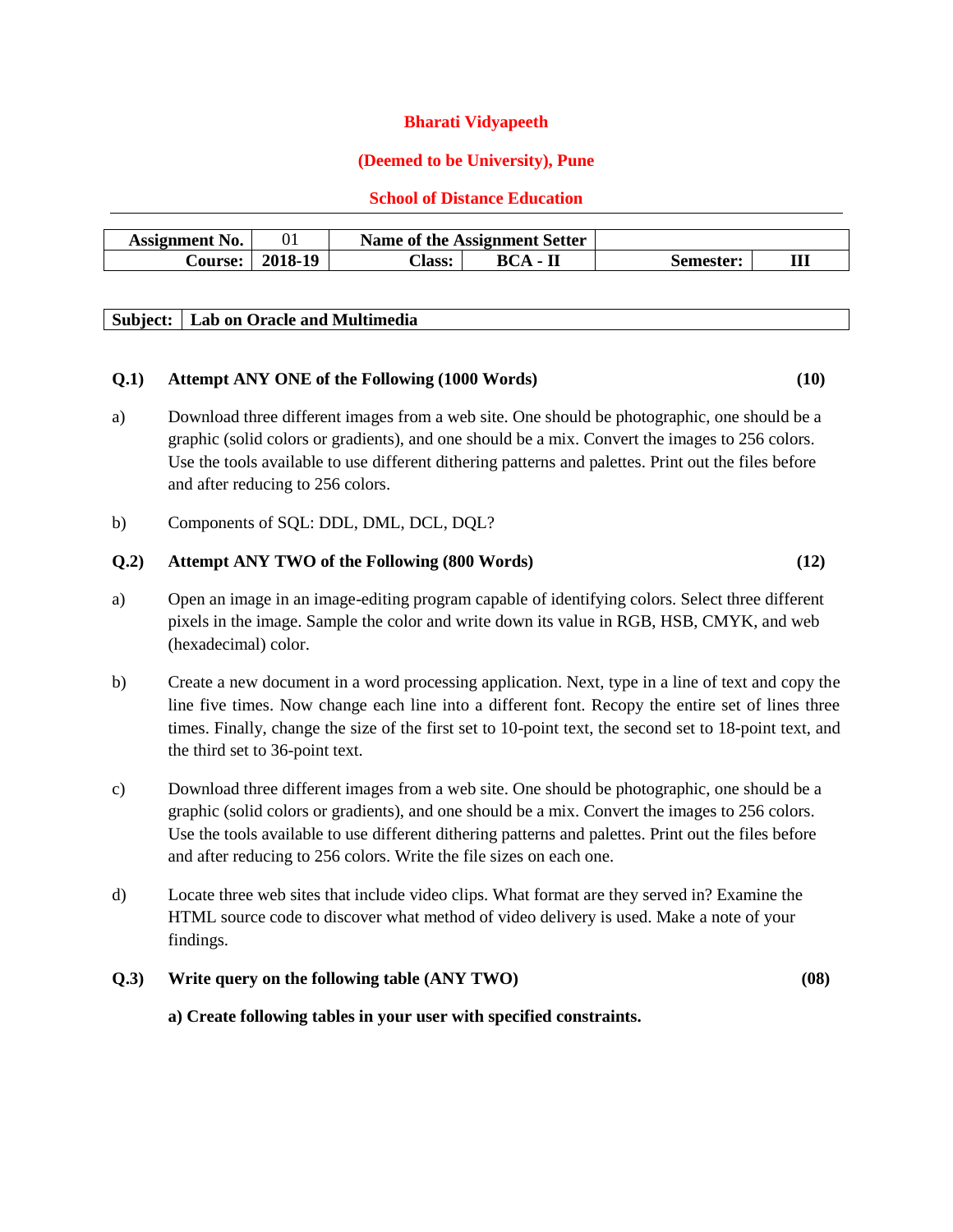# Client Master

| <b>Column</b><br><b>Name</b> | <b>DataType</b> | <b>Size</b>    | <b>Constraints</b>                            |
|------------------------------|-----------------|----------------|-----------------------------------------------|
| <b>ClientNo</b>              | VARCHAR2        | $\overline{6}$ | PRIMARY KEY, First Letter must start with 'C' |
| Name                         | VARCHAR2        | 20             | <b>NOT NULL</b>                               |
| <b>Address</b>               | VARCHAR2        | 30             |                                               |
| City                         | VARCHAR2        | 15             |                                               |
| <b>State</b>                 | VARCHAR2        | 15             |                                               |
| PinCode                      | <b>NUMBER</b>   | 6              |                                               |
| <b>Bal</b> Due               | <b>NUMBER</b>   | 10,2           |                                               |

# b) **Insert following records into a related table.**

Data for Client\_Master

| <b>ClientNo</b>     | <b>Name</b>         | <b>City</b> | <b>PinCode</b> | <b>State</b> | <b>Bal Due</b> |
|---------------------|---------------------|-------------|----------------|--------------|----------------|
| C00001              | <b>Ivan Bayross</b> | Bombay      | 400054         | Maharashtra  | 15000          |
| C <sub>00</sub> 002 | Vandan Saitwal      | Madras      | 780001         | Tamil Nadu   | 0              |
| C <sub>00003</sub>  | Pramada Jaguste     | Bombay      | 400057         | Maharashtra  | 5000           |
| C00004              | Basu Navindagi      | Bombay      | 400056         | Maharashtra  | 0              |
| C <sub>00</sub> 005 | Ravi Sreedharan     | Delhi       | 100001         | Delhi        | 2000           |
| C00006              | Rukmini             | Bombay      | 400050         | Maharashtra  | $\theta$       |

## c) **Create following tables in your table with specified constraints.**

# Sales\_Order

| <b>Column Name</b> | <b>DataType</b>                                            | <b>Size</b> | <b>Constraints</b>                                   |
|--------------------|------------------------------------------------------------|-------------|------------------------------------------------------|
| SalesOrderNo       | $\overline{\phantom{a}}$ VARCHAR2 $\overline{\phantom{a}}$ |             | <b>PRIMARY KEY, First Letter must start with 'O'</b> |